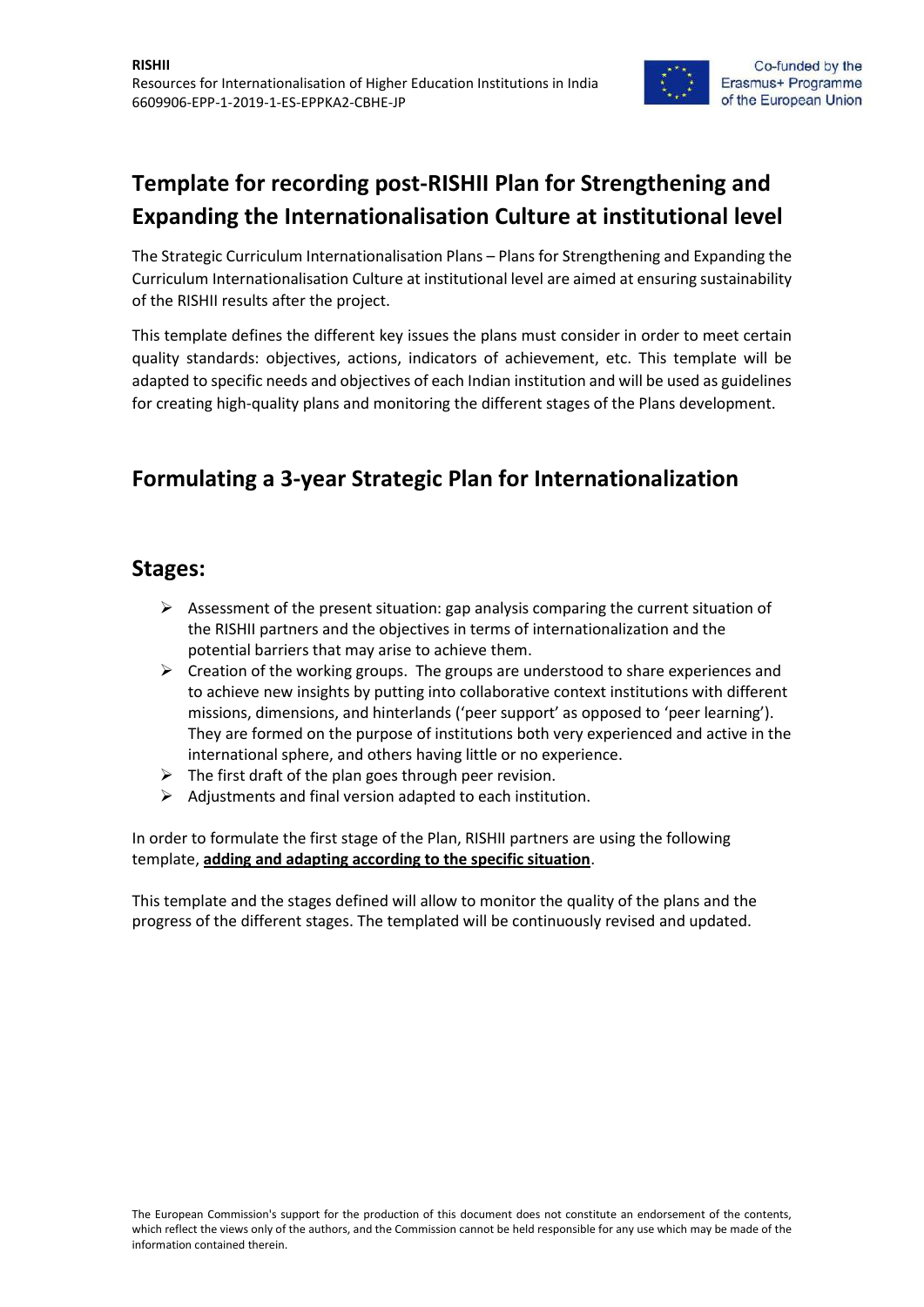



# **RISHII PLAN FOR STRENGTHENING AND EXPANDING THE INTERNATIONALISATION CULTURE AT INSTITUTIONAL LEVEL**

# 1. Institutional international Strategy

- 1.1. How to involve the university governance and academic staff in the identification of an international strategy
- 1.2. Collect and bring together the existing documents to overcome the fragmentation of strategy
- 1.3. Sustainability
- 1.4. Other issues

# 2. International Offices and academic services

- 2.1. Reorganization of services and offices: a realistic approach
- 2.2. Recon of in-house staff skills and expertise
- 2.3. Sustainability
- 2.4. Other issues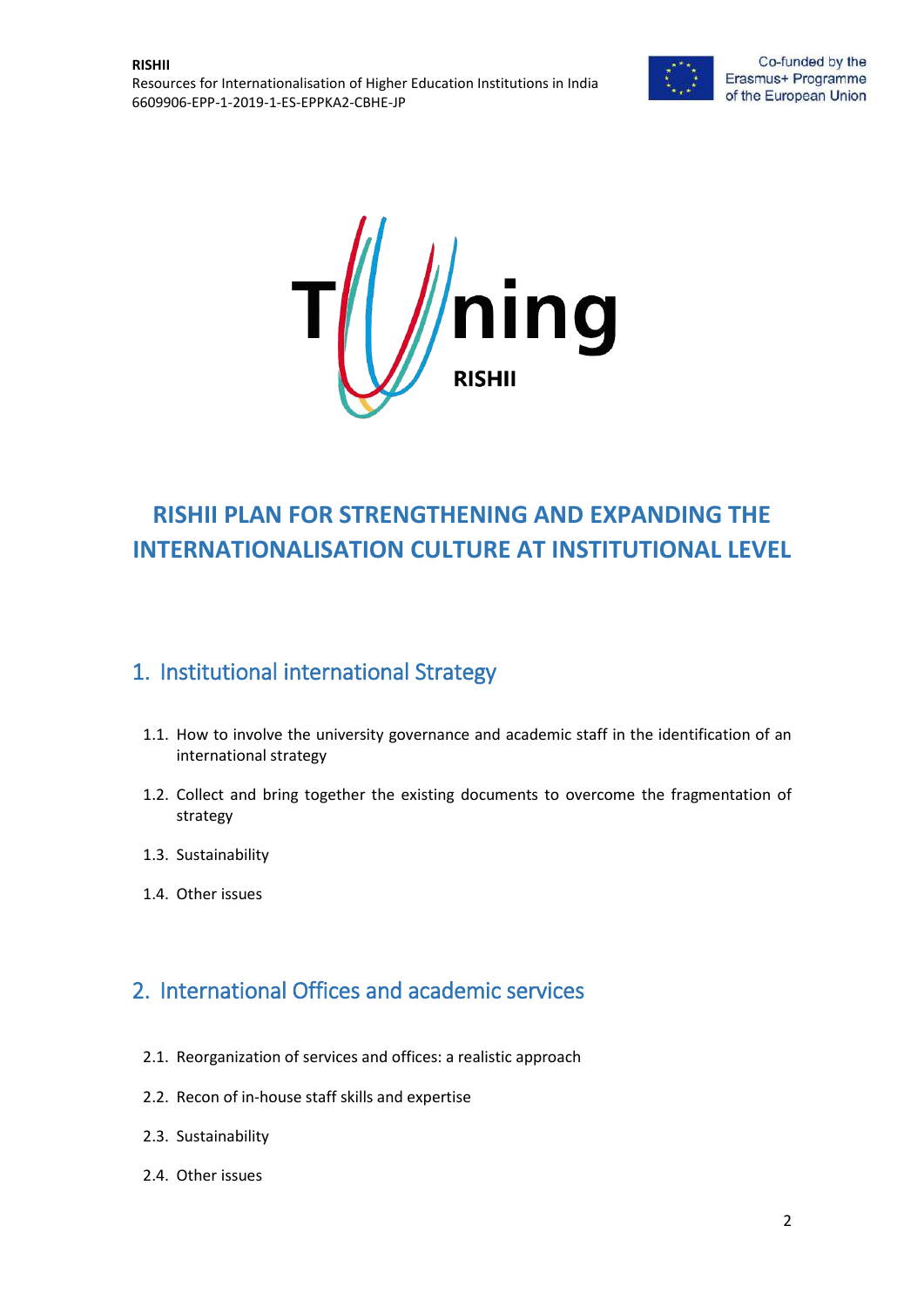

# 3. International mobility and internationalization of the institutional culture

- 3.1. Measuring weakness and strengths to increase the mobility
- 3.2. ECHE (Erasmus Charter for Higher Education) in a nutshell
- 3.3. Sustainability
- 3.4. Other issues

# 4. Modernization of learning and teaching and assessment programmes

- 4.1. Encourage the adoption of the competence approach in the student-centered learning
- 4.2. Internationalization of curriculum through the sensitization of the directive and academic bodies
- 4.3. Sustainability
- 4.4. Other issues

# 5. Synergies with the territorial context

- 5.1. How to identify the appropriate territorial stakeholders
- 5.2. Opening the university to society
- 5.3. Entrepreneurship as training cradle for students
- 5.4. Sustainability
- 5.5. Other issues